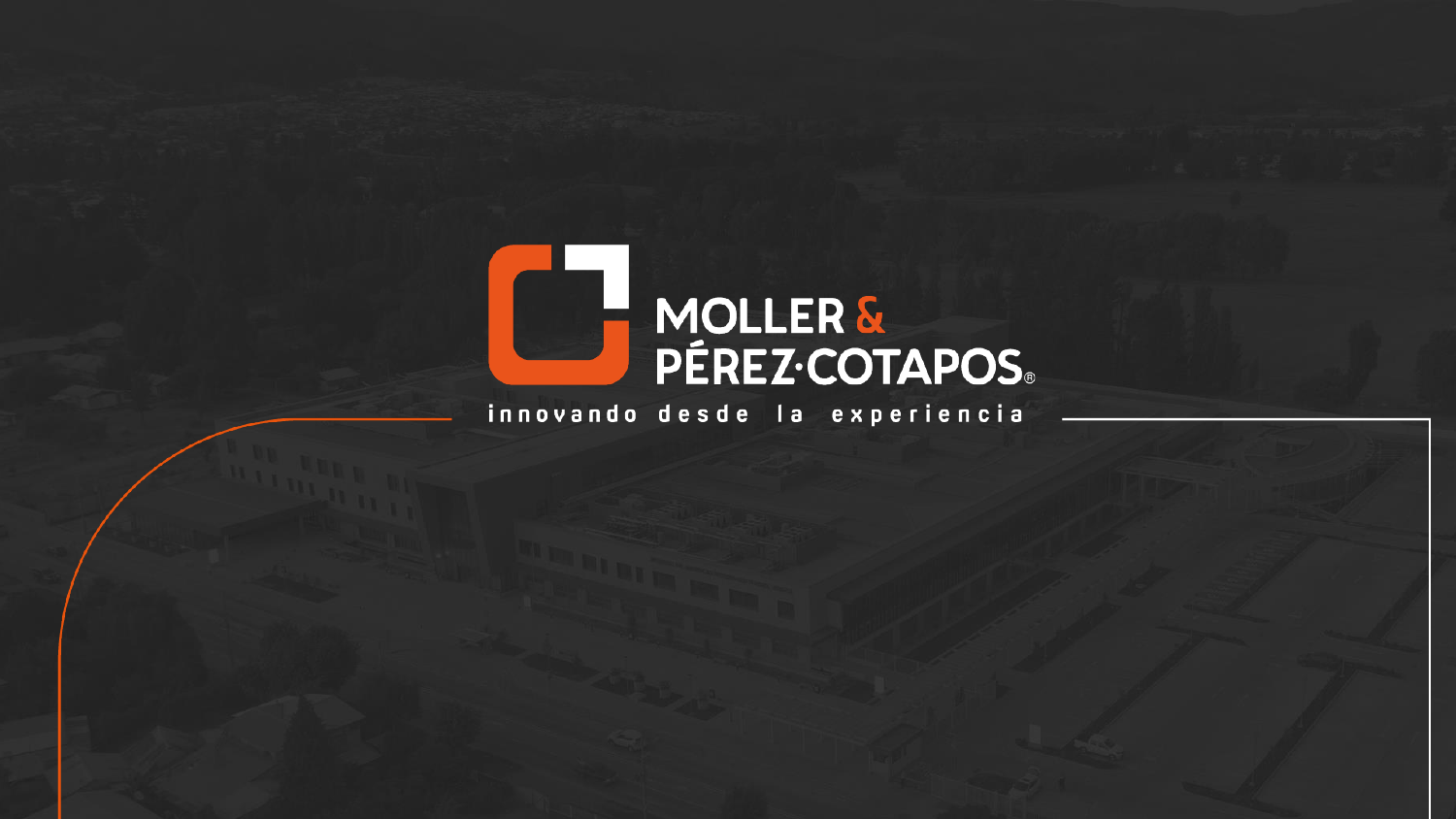1. THE STATE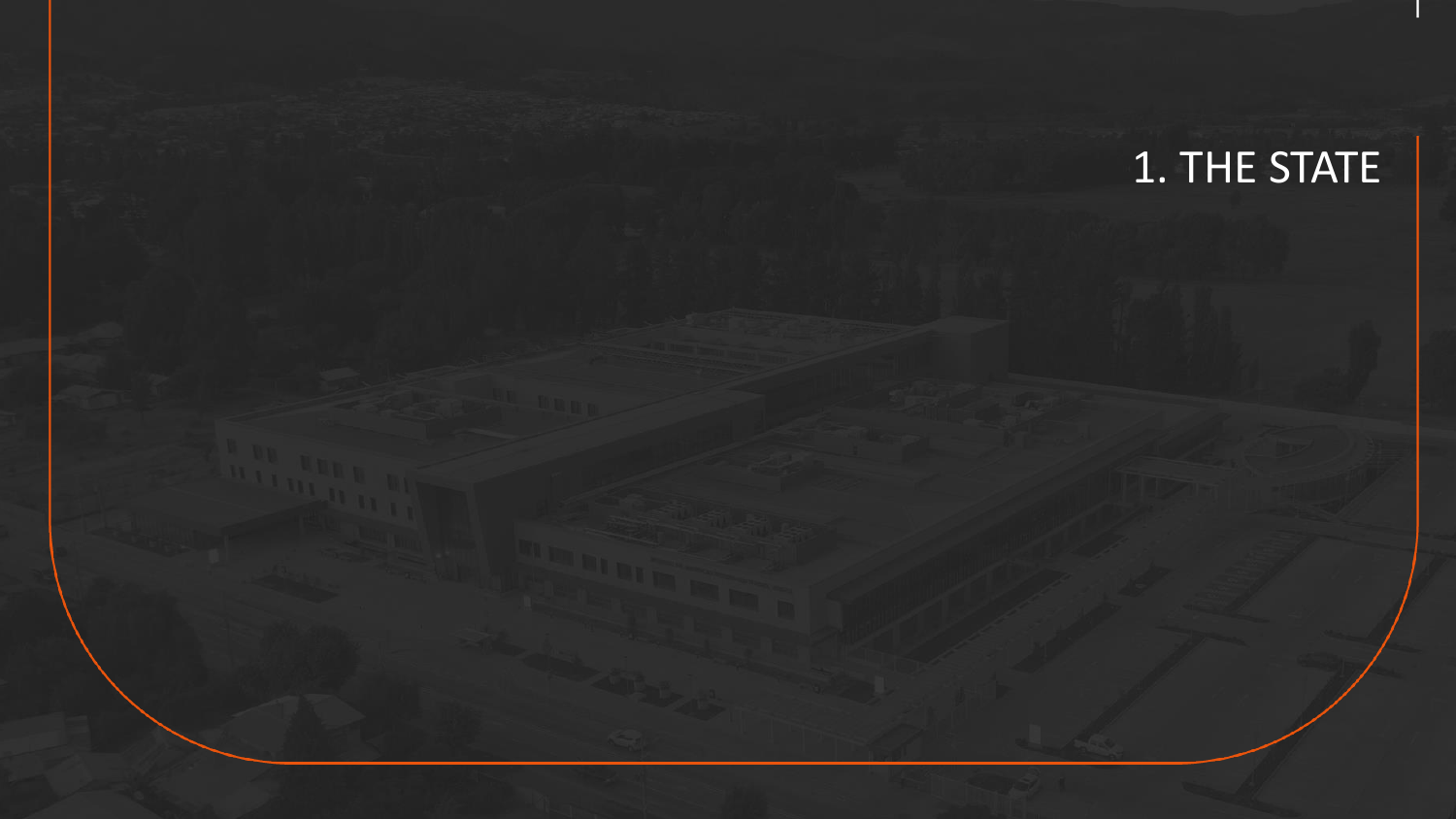

**Gobierno de Chile** 

The **Ministry of Public Works** is the cabinet-level administrative office in charge of planning, studying, projecting, building, expanding, repairing, preserving and exploiting public infrastructure, which is under its control, throughout the country.

The MOP is also the responsible to promote, through the Concessions Law, private investment in public infrastructure works.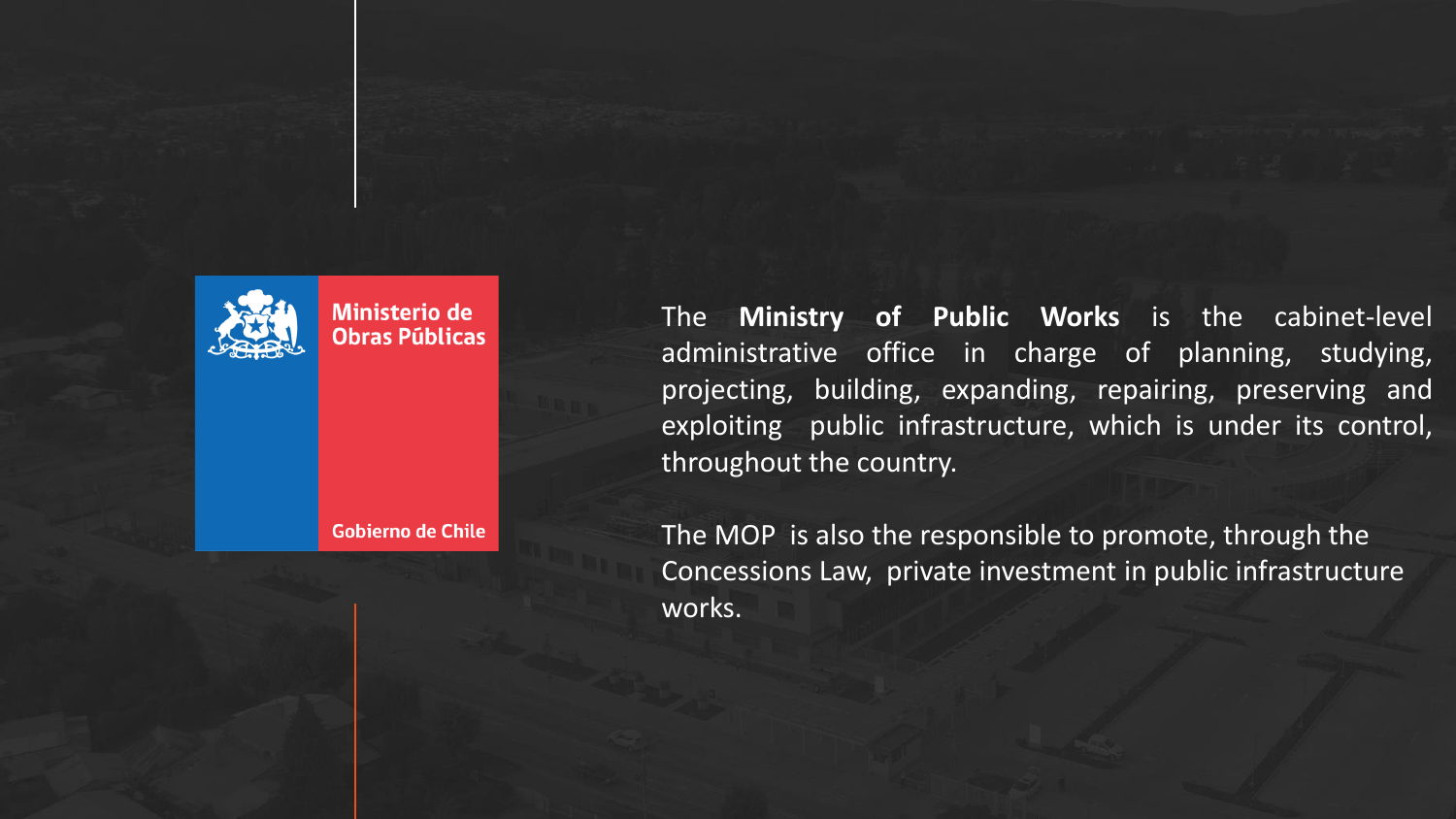# 2. THE CONCESSION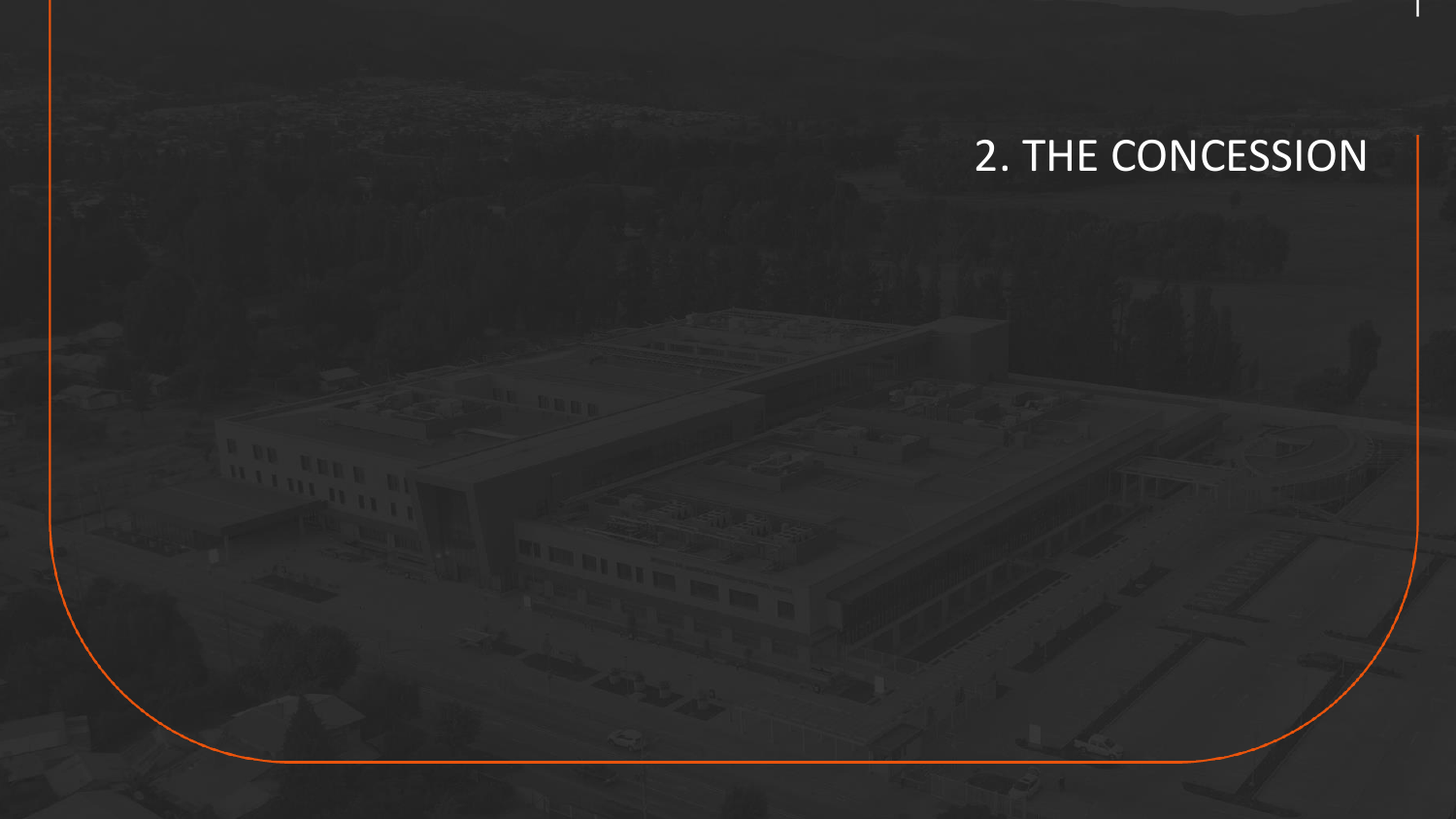#### **General Conditions:**

- The Bidding Bases stipulate that the concession for the execution, repair, conservation and exploitation of the public work according to the Health Establishment(s) defined in the Supplementary Annex for each of the bidding process shall be in effect.
- The processes that have been called for tender to date have included the comprehensive development of designs, construction of associated civil work, integral implementation of clinical, administrative and industrial equipments, in addition to the operation of basic services, mandatory special services and complementary services, as follows:
	- Basic Services:
		- Maintenance and operation of infrastructure, facilities, industrial equipment and furniture associated with infrastructure.
		- Acquisition and maintenance of Non-Clinical Furniture.
		- Acquisition and replacement of Non-Clinical Furniture.
	- Mandatory Special Services
		- Administration and Maintenance of Medical Equipment and Clinical Furniture, if applicable, according to Suplemmentary Annex.
		- Acquisition and Replacement of Medical Equipment and Clinical Furniture, if applicable, according to Suplemmentary Annex.
	- Complementary Services:
		- The CS may provide the service of installation and operation of dispensing machines.
- Tendering processes carried out to date:
	- Clinical services are absolutely excluded, as well as the following services: grooming and general cleaning, comprehensive hospital waste management, vector health control, wardrobe management, patient and official feeding, cafeteria, security and surveillance, officer and visitation parking lots, information systems and technological infrastructure, logistics, transfer, food to the general public, parking lots for the general public and multi-service area such as opticians , items for the sick, photocopies, automatic teller machines, florists and cyber café.

## **General** Description

Second Program of Hospital Concessions 2019 - 2023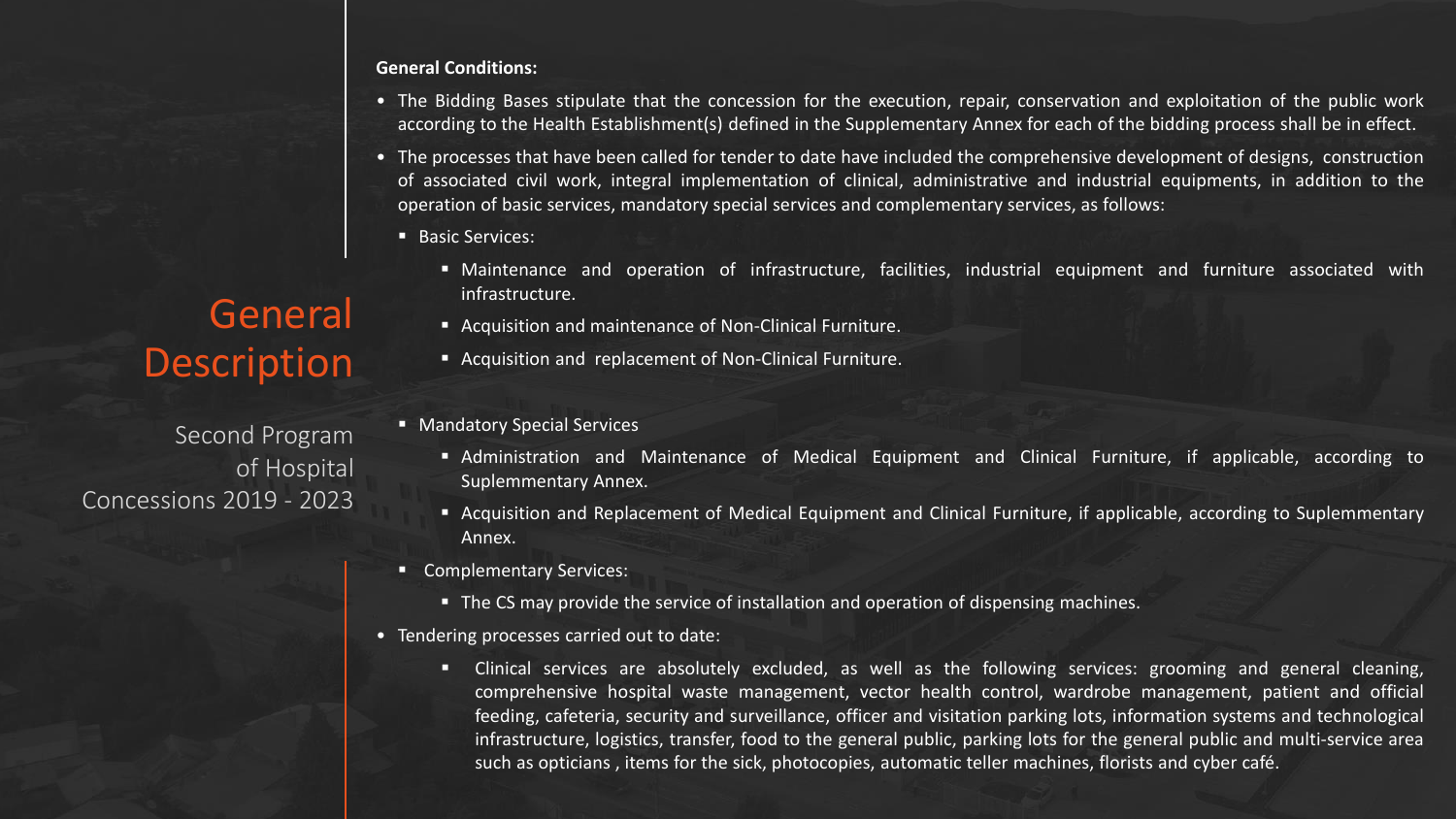### Business Model

- Model in which the State of Chile tenders and awards to an offerer, the design, construction, equipment, maintenance and operation of the hospital infrastructure, in exchange for fixed and variable payments for 15 years (the "Concession");
- Like the other hospital concessions in Chile, this Concession is of the "grey robe" type, i.e. the medical and health operation is not part of the concession contract;
- The fixed and variable revenues provided for the Concession are as follows:

| Concept       | <b>Scope</b>                                                                                                                                                                                                                                                                                                                                     |
|---------------|--------------------------------------------------------------------------------------------------------------------------------------------------------------------------------------------------------------------------------------------------------------------------------------------------------------------------------------------------|
| 1. SFC        | The "Fixed Construction Subsidy" corresponds to 20 successive biannual payments<br>for the financing of all costs associated with the Capex stage (design, construction,<br>guarantees, insurance, MOP inspection, etc.). They will be paid in the months of<br>March and September of each year, from the APS (authorization of commissioning). |
| <b>2. SFO</b> | The "Fixed Operating Subsidy" is 30 six-monthly fees to be paid during the<br>exploitation of the Concession, in order to finance the maintenance of industrial<br>infrastructure, medical equipment and general services. They will be paid in the<br>months of March and September of each year, starting with the APS.                        |
| 3. SFEM       | The "Fixed Subsidy to Medical Equipment" are 15 annual fees intended to cover<br>the investment as a product of the acquisition and replacement of medical<br>equipment and clinical furniture, fees that are paid after obtaining the APS                                                                                                       |
| 4. SFMNC      | The "Fixed Subsidy to Non-Clinical Furniture" is 15 annual fees intended to cover<br>the investment made for the acquisition and replacement of non-clinical<br>furniture, fees that are paid after obtaining the APS.                                                                                                                           |
| 5. $CSD (*)$  | The "Variable Amount over Bed Demand" is a payment given to the Concessionaire,<br>in the event that the daily number of busy bed days is greater than 110% of the<br>limit capacity established.                                                                                                                                                |
| <b>6. INR</b> | "Unregulated Incomes" are commercial activities authorized by BALIs within the<br>Concession area. The bases of this process allow the Concessionaire Company to<br>install and operate dispensing machines during the concession period for a<br>maximum of 0.5% of the constructed area.                                                       |

#### **STATE OF CHILE**



It executes the tender and controls/supervises the construction of venues and compliance with BALIs

 $2720$ 

**Ministerio de** 

**Obras Públicas** 



It has the medical and health operation of the hospitals. It determines the standards of services, physical needs and equipment of the facilities.



(\*) APS: Authorization for the payment of subsidies, as defined in BALIs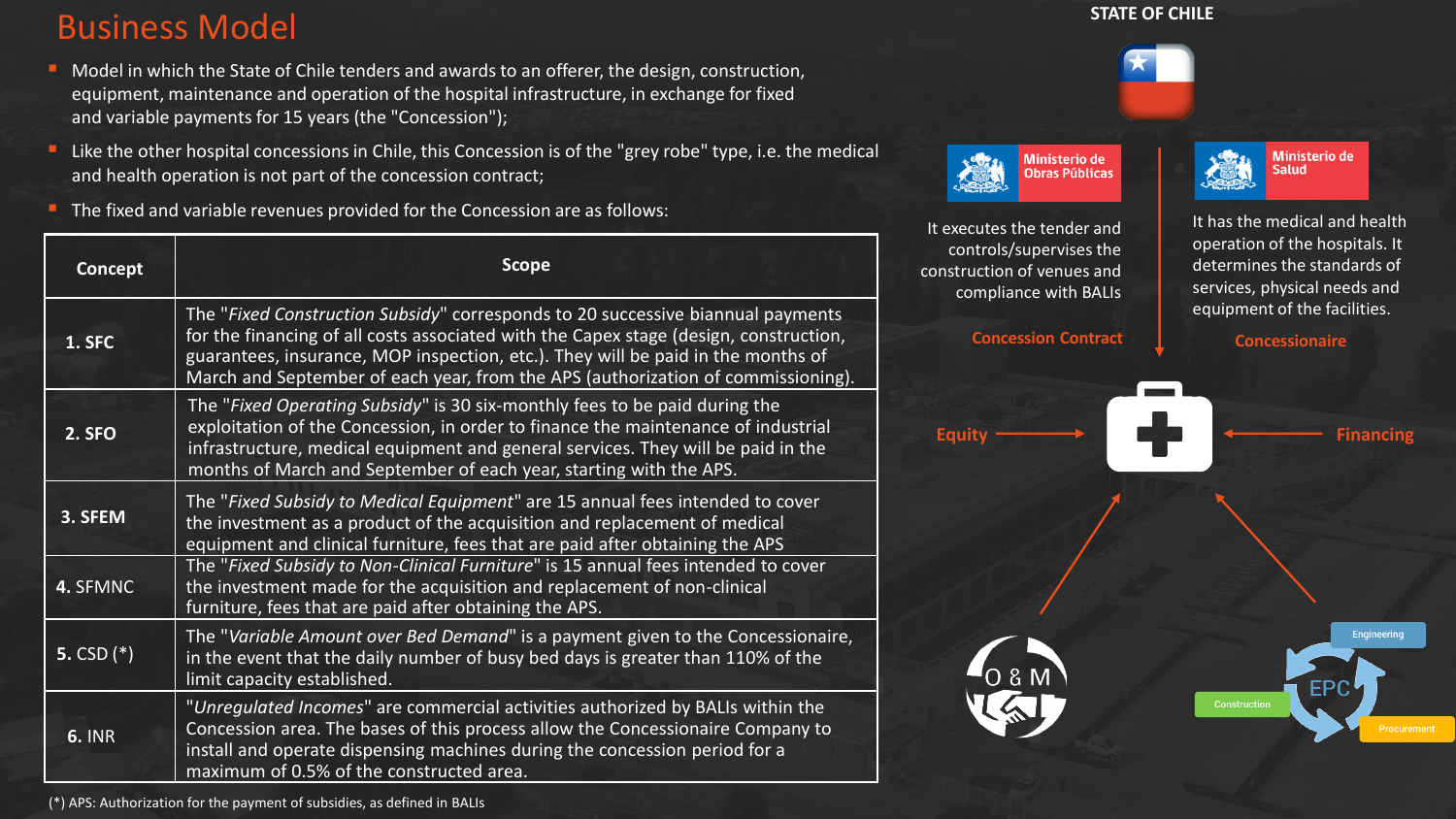### Main milestones of the Concession

Relevant deadlines and milestones



**Stage Includes:** obtaining and managing applicable environmental and construction permits.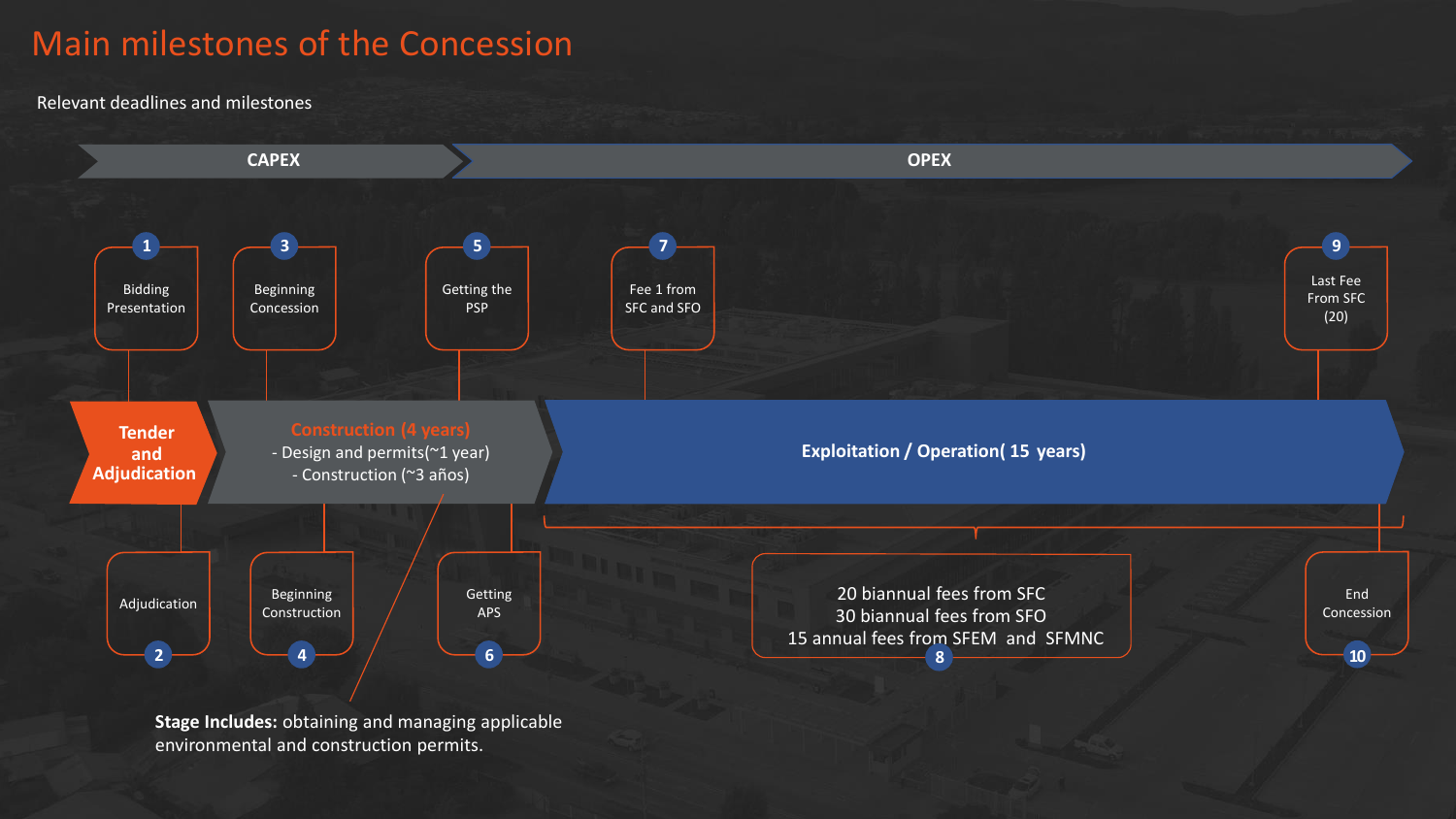# 3. PORTFOLIO OF HEALTH **CONCESSIONS**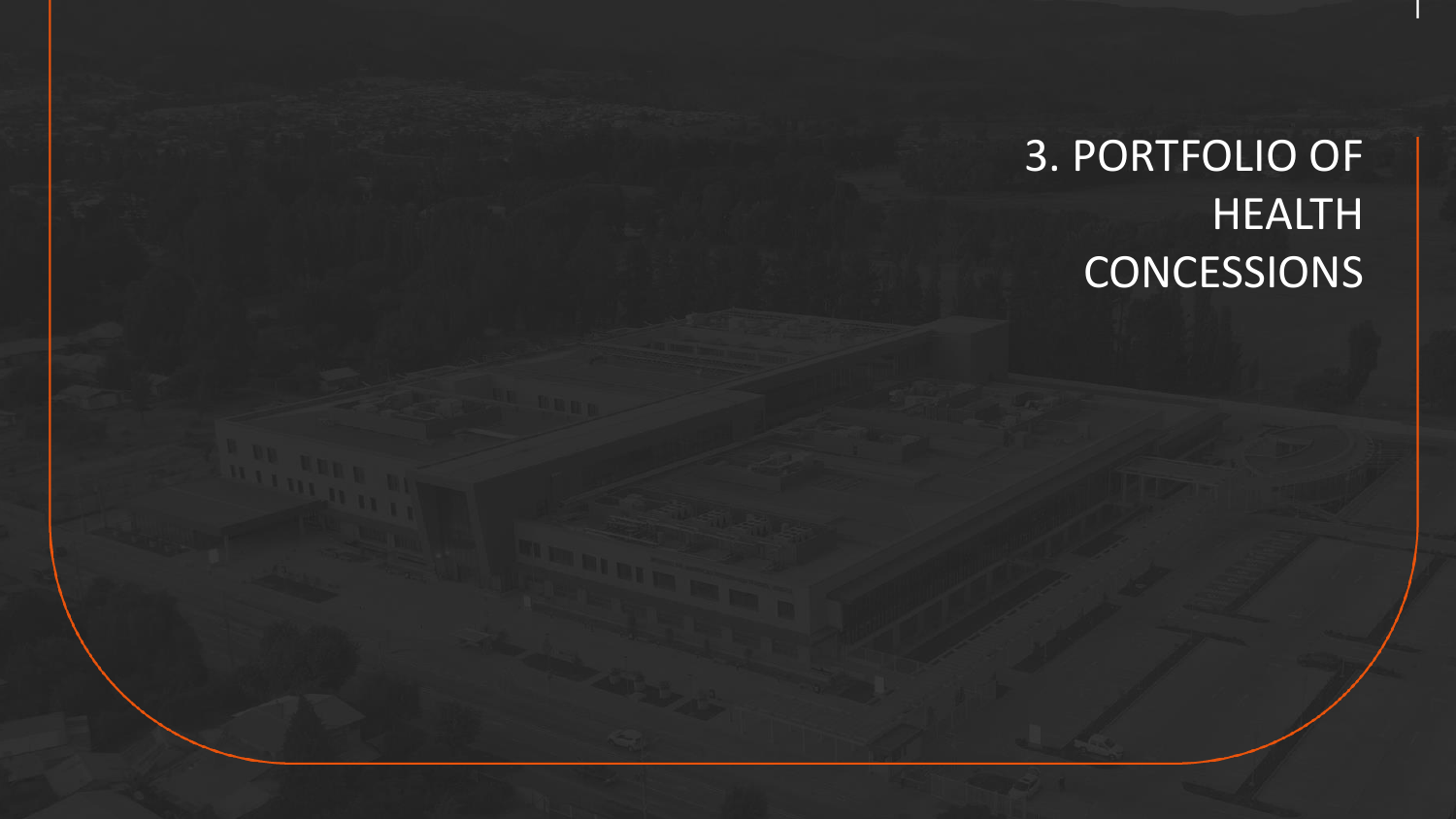## Main milestones of the Concession

Relevant deadlines and milestones

| <b>PROJECT</b>                                                                      | <b>AMOUNT INVESTMENT</b><br><b>MM USD</b> | <b>CALL FOR TENDER</b>       |  |  |
|-------------------------------------------------------------------------------------|-------------------------------------------|------------------------------|--|--|
| <b>I - Red Maule Concession</b>                                                     | 244                                       | <b>Fourth Trimester 2019</b> |  |  |
| II - Hospital Buin Paine Concession                                                 | 120                                       | <b>First Trimester 2020</b>  |  |  |
| III - Bio Bío Network (Hospitals in Santa Bárbara, Nacimiento,<br>Coronel and Lota) | 285                                       | Third Trimester 2020         |  |  |
| IV - Hospital de Coquimbo                                                           | 300                                       | Fourth Trimester 2020        |  |  |
| V - Valdivia Network (Hospitals La Unión, Rio Bueno and Los Lagos)                  | 185                                       | <b>First Trimester 2021</b>  |  |  |
| VI - Hospital La Serena                                                             | 300                                       | Second Trimester 2021        |  |  |
| VII - Instituto Nacional del Cáncer                                                 | 180                                       | Third Trimester 2021         |  |  |
| VIII - Red O'Higgins (Hospitals Rengo and Pichilemu)                                | 150                                       | Third Trimester 2021         |  |  |
| IX - Hospital Metropolitano Norte Concession                                        | 240                                       | Third Trimester 2021         |  |  |
| X - Instituto Nacional de Neurocirugía Concession                                   | 200                                       | Fourth Trimester 2021        |  |  |
| <b>Total</b>                                                                        | 2.204                                     |                              |  |  |